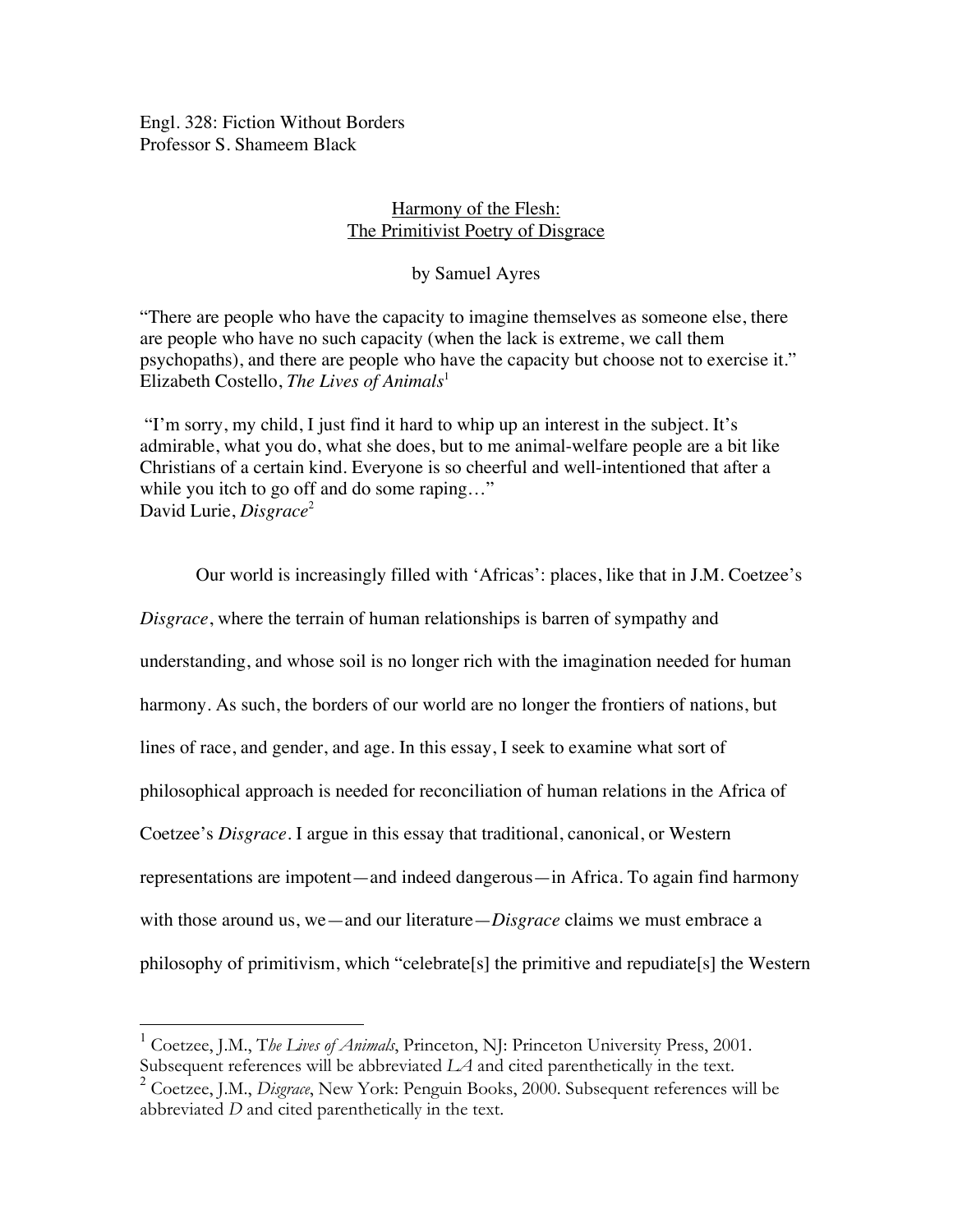bias toward abstract thought" (LA 52). I will introduce a second text by Coetzee, *The Lives of Animals*, to examine how language, humanity, sympathy, and animals function within this primitivist philosophy, and within *Disgrace* itself.

### \* \* \* Cape Town

In Cape Town, David Lurie's embraces a life of compartmentalization. Stimulated by its duplicity, Lurie seeks to inhabit many worlds of dark secrets and dark desires. Early, this form of existence is marked by the geographic separation from Soraya, the 'escort' he frequents. He must travel to "[solve] the problem of sex" (D1). Indeed, he accepts human compartmentalizing, as well: he accepts that Discreet Escorts can, and does, own "this part of [Soraya], this function" (D 2), referring to her sexuality.

The fragility of this compartmentalization is evident, though, when Lurie encounters Soraya outside of "No. 113," the room that seals away Soraya's secret life. David sees Soraya, "flanked by two children, two boys" (D 6) on St. George's Street. Lurie is "at home amid a flux of bodies where eros stalks and glances flash like arrows" (D 6), because it is a world whose currents of passion can sweep up and transform one's identity: Lurie is "all for double lives, triple lives, lives lived in compartments" (D 6). Soraya is not. For Soraya, "[t]he two little boys become presences between them, playing quiet as shadows in a corner of the room where their mother and the strange man couple" (D 6). Lurie has a bizarre ability to be present, but not *inhabit*, another's world, and thus, "in Soraya's arms he becomes, fleetingly, their father... shadow-father" ( $D\ 6$ ). For this reason, his impermanence precludes his sympathetic facilities. The weight of the children's presence, of their incongruous innocence among the sweaty sheets, weighs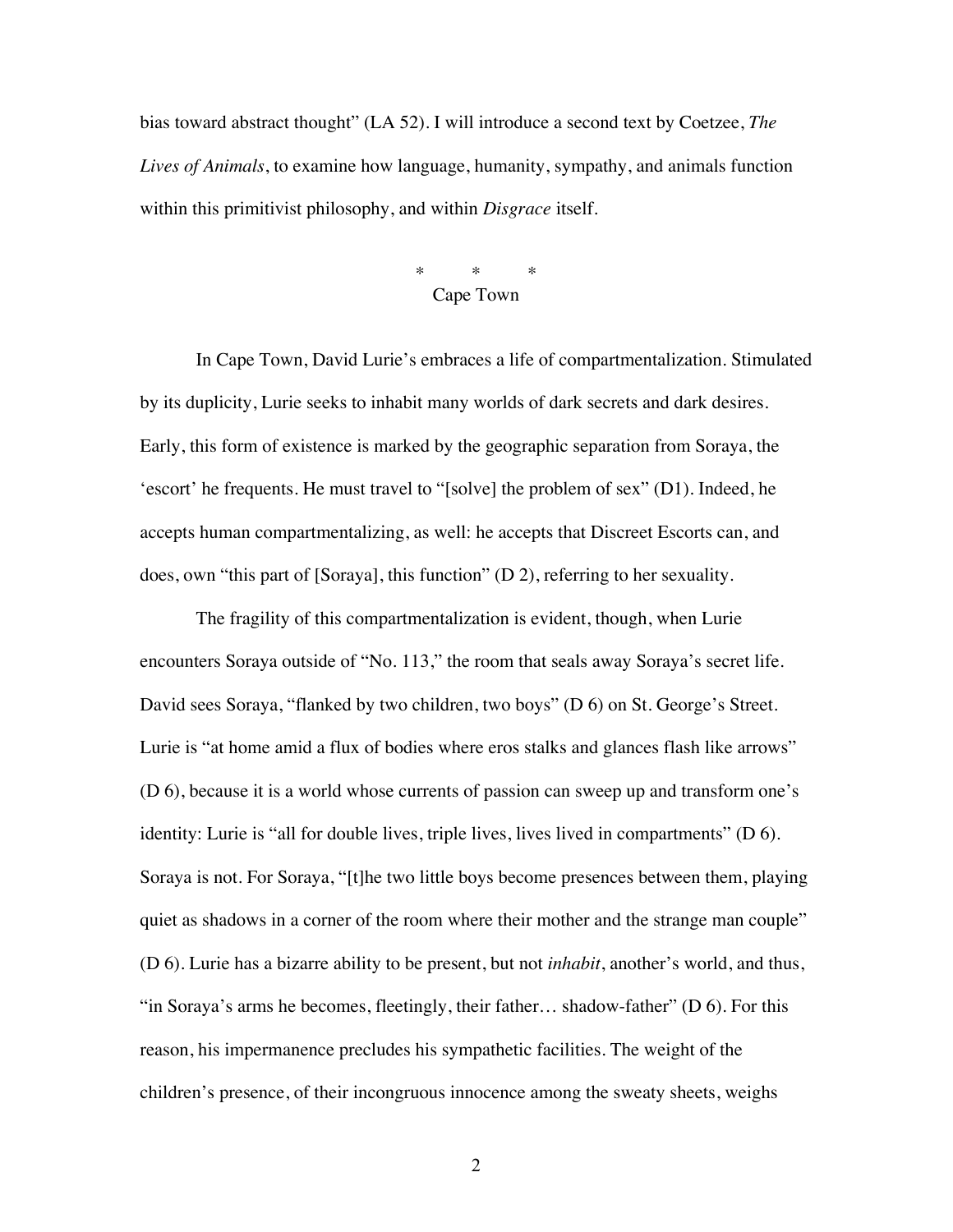much more heavily on Soraya: it is not they who become his sons, and it is not Soraya who becomes his wife. Lurie, as the outsider, achieves only a peripheral human understanding.

David, then, casts himself as the outsider in these compartmentalized worlds, as a device of control and power. He maintains no world of his own—no room one might enter, where he might be for once threatened. He has no 'No. 113' where he might have his own specters. For this reason, sex is the consummate physical extension of David's metaphysics: David is able to move, quite literally with a thrust of his pelvis, in and out of others' worlds.

For this reason, Melanie is the perfect woman for Lurie, as her "body is clear" and "simple…in its way perfect" (D 19). She becomes is a blank page upon which he can ink his fantasies. David's sex with Melanie is a physical act of escapism, for when it is over, David "tumbles into blank oblivion" and "comes back" to the world where Melanie "is lying beneath him, her eyes closed, her hands slack above her head, a slight frown on her face" (D 19). Sex allows for David a paradoxical physical existence, because during the act he so completely inhabits another's physical space, but not their emotional, human territory. Later, his jealousy reflects this *spatial* conception, as David thinks, "*I have been there!*" when he sees her "with knees wide apart, pelvis arched" (D 35). Melanie is a world to him, not a human.

David's fantasy of invasion proves to have painful human consequences because of the intense physical unification of sex. He intertwines himself *physically* with another world (Melanie's), but excepts himself from its limitations. Rape occurs because David and Melanie inhabit separate realms of passion and desire and *desirability*, but yet are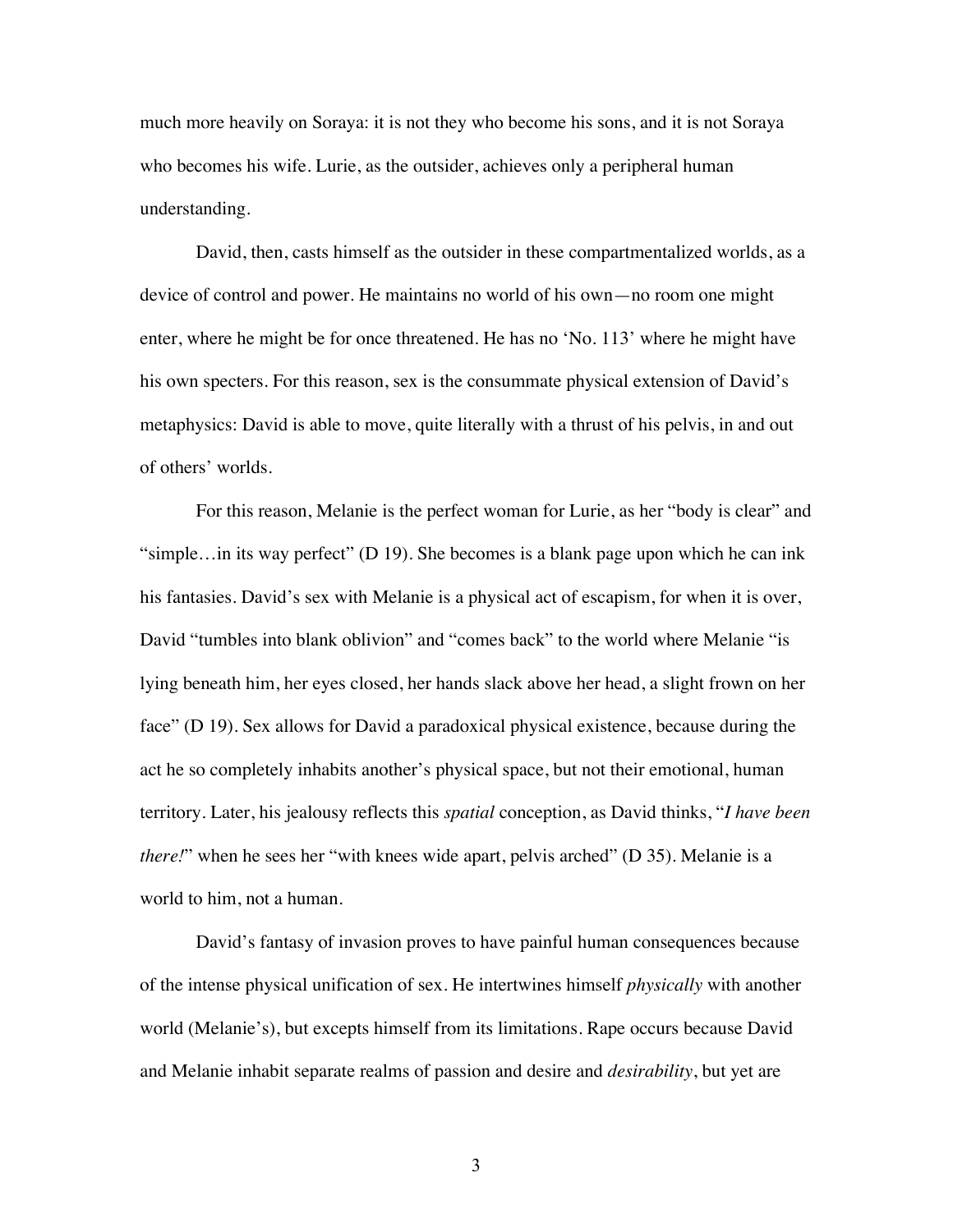engaged in the same level of physical action; when these emotions are funneled into a physical union, one realm must triumph. While David fails to accept his act is rape ("not quite that"), he is "undesired nevertheless, undesired to the core"  $(D 25)$ . In this moment of violation, she "go[es] slack, die[s] within herself for the duration" (D 25)—as if, in this moment, she has no world to inhabit; he inhabits her not only physically, but has made null her world where she can control her desires. Her world of desires and identity no longer exists, and instead inhabits a realm of Lurie's dark fantasy.

Lurie's lust is mapped upon his language. For example, Lurie changes Melanie's name by changing the final phoneme.<sup>3</sup> He decides that Melanie is "not a good name for her" for it connotes a "melody: a meretricious rhyme" (D 18). Instead, he decides to "shift the accent" to make it "Meláni: the dark one" (D 18). In changing Melanie's name, he also changes its *etymology*. Through this etymological violation, Lurie changes Melanie's origin and her identity, which constitute the world she inhabits. This shift of a morpheme places her into his world of dark morals and fantasies, which would be the origin of such a name. Lurie's first act of aggression is *lingual* violation, whose narrative becomes distinctly *physical*.

To justify his status as an outsider, again David appeals to language—this time in the form of the Western literary tradition. He romanticizes his role of the outsider through one of Byron's poems, and in doing so establishes the Western prejudices of sympathy:

> He stood a stranger in this breathing world, An erring spirit from another hurled; A thing of dark imaginings, that shaped By choice the perils he by chance escaped. (D 32)

<sup>&</sup>lt;sup>3</sup>  $3$  It should be noted that Coetzee has a Ph.D. in linguistics.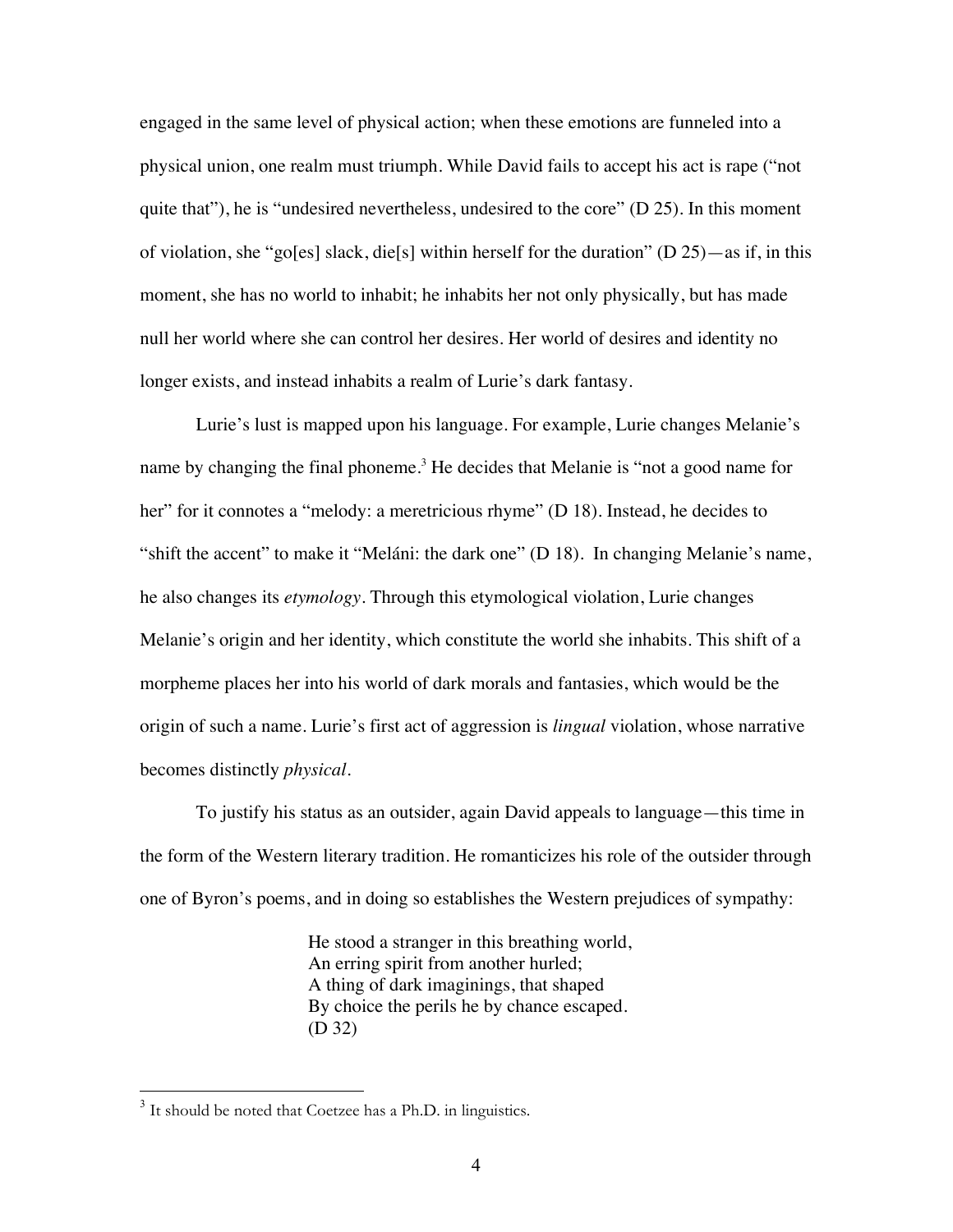David embraces Western poetry as a way of *abstracting* his actions, and in doing so, abstracting his *identity*. David's analysis of the poem is representative of the Western paradigm wherein sympathy is based upon the object (whether one is human, monster, or dog) and not the subject. He asserts that we "are invited to understand and sympathize" with the creature, "but there is a limit to sympathy" because "though he lives among us, he is not one of us. He is exactly what he calls himself: a thing, that is, a monster" (D 33- 34). David, and Byron, base their *bounds of sympathy* upon the identity of the object of our sympathetic focus. "Byron"—and Western philosophy—"suggest, it will not be possible to love him, not in the deeper, more human sense of the word. He will be condemned to solitude" (D 33-34). David will be forced to confront his conception of Sympathy when he leaves Cape Town for Africa.

## \* \* \* Africa

David believes he enters 'dark Africa' when he leaves cosmopolitan Cape Town and enters the countryside. When he enters (his conception of) Africa, the great irony (and the great punishment) is that for once, he is attempting to inhabit a world that he cannot: he is thrown into a world whose air he cannot breathe. Where before he fantasizes of his outsider status, Africa proves to be truly chasmic. This is immediately apparent in the incongruity of his language, and its accompanying ethical grammar; they become futile and fickle in Africa. This is most apparent in the scene of Lucy's rape. Lucy and David are discussing grammar when, as they walk upon three men with "country steps" (D 91): when he is about to come face-to-face with Africa for the first time. Lucy remarks to him that Bev is "frightened of making grammar mistakes in front of you" (D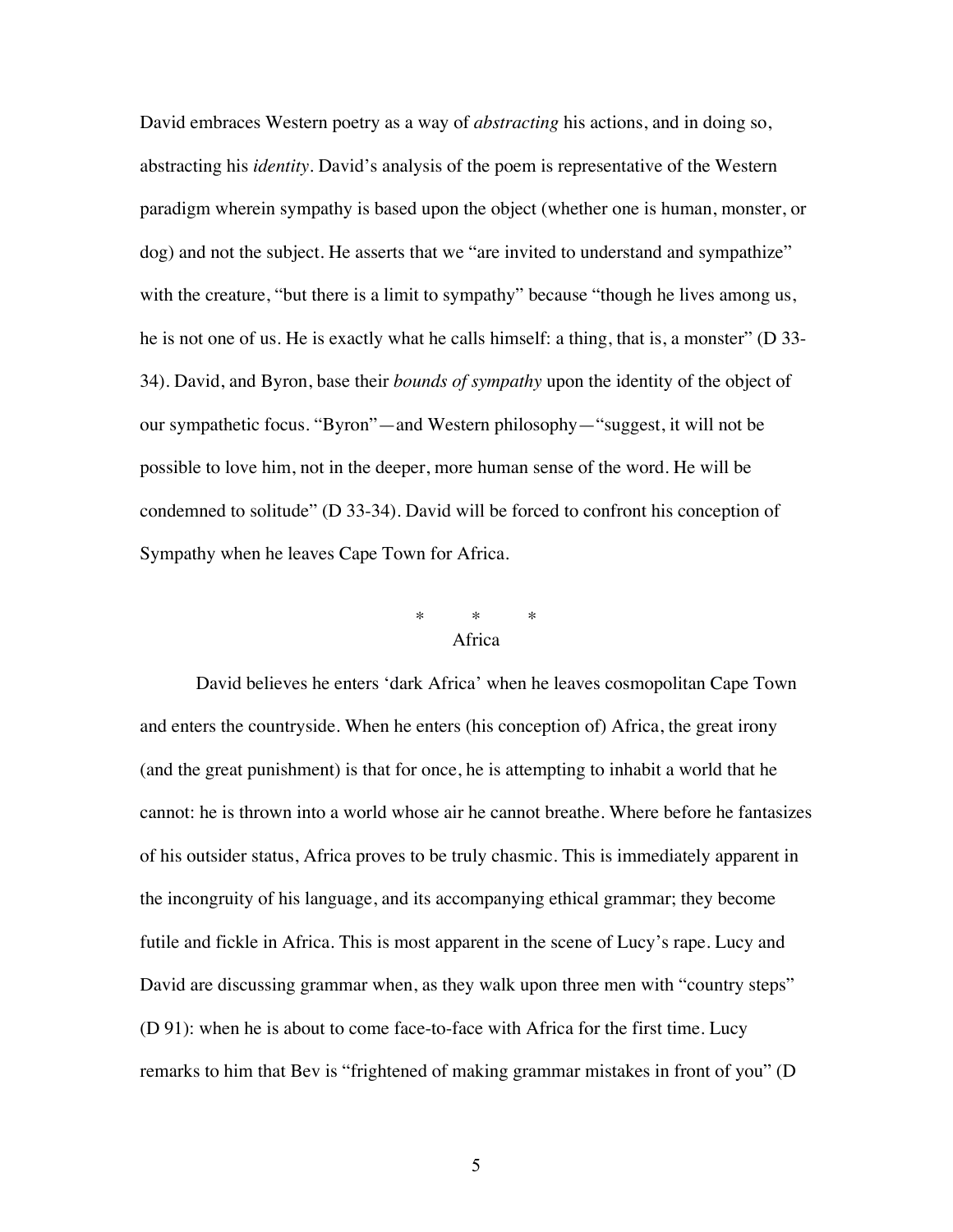91). This is a fear of Cape Town, of the West, of liberalism. And this fear of breaking a grammar rule is soon thrust painfully into perspective in a world where bones are broken: where the West's normative rules of human conduct are as irrelevant as grammatical structure—and the entire Western tradition to which this worry is a part. Africa is soon shown to be a place where the fear is not that syntax will be violated, but one's body.

Lucy's rape further reinforces the futility of language. In an effort to save Lucy, David "speaks Italian, he speaks French" (D 95)—two languages of the classical tradition. But, "Italian and French will not save him here in darkest Africa" (D 95). Further, his earlier belabored emphasis on the perfective (D 71) tense seems so silly, and, of greater irony, so impotent—the three tenses of *burned*, *burnt*, and *burnt up*, fail to even capture what is happening: he is *burning*. (Never once does David actually say this.) It is not dainty morphemes of *–ed* and *–t*, which will not help him to articulate in Africa, but rather hollow, harrowing sounds: "as he throws himself about," David only "hurl[es] out shapeless bellows that have no words behind them, only fear" (D 96). If (as *Disgrace* suggests with Melanie's changed etymology) a world's morals are mapped upon its language, what are the morals of a land where the only echoes of human language and voice are shapeless, without words—much less grammar?

These shapeless, grammarless bellows reveal a tendency toward primitivism in dark Africa. The grammar of Africa is not English; it rejects English's need for representation, and *abstraction*. Instead, *Disgrace* presents Africa's speech—and thought—as literal, primitive. Thus it is not just David who is the outsider, the outcast: in dark Africa, English, and the moral systems that are founded upon its words, are unwelcome and impotent. "More and more," David "is convinced that English is an unfit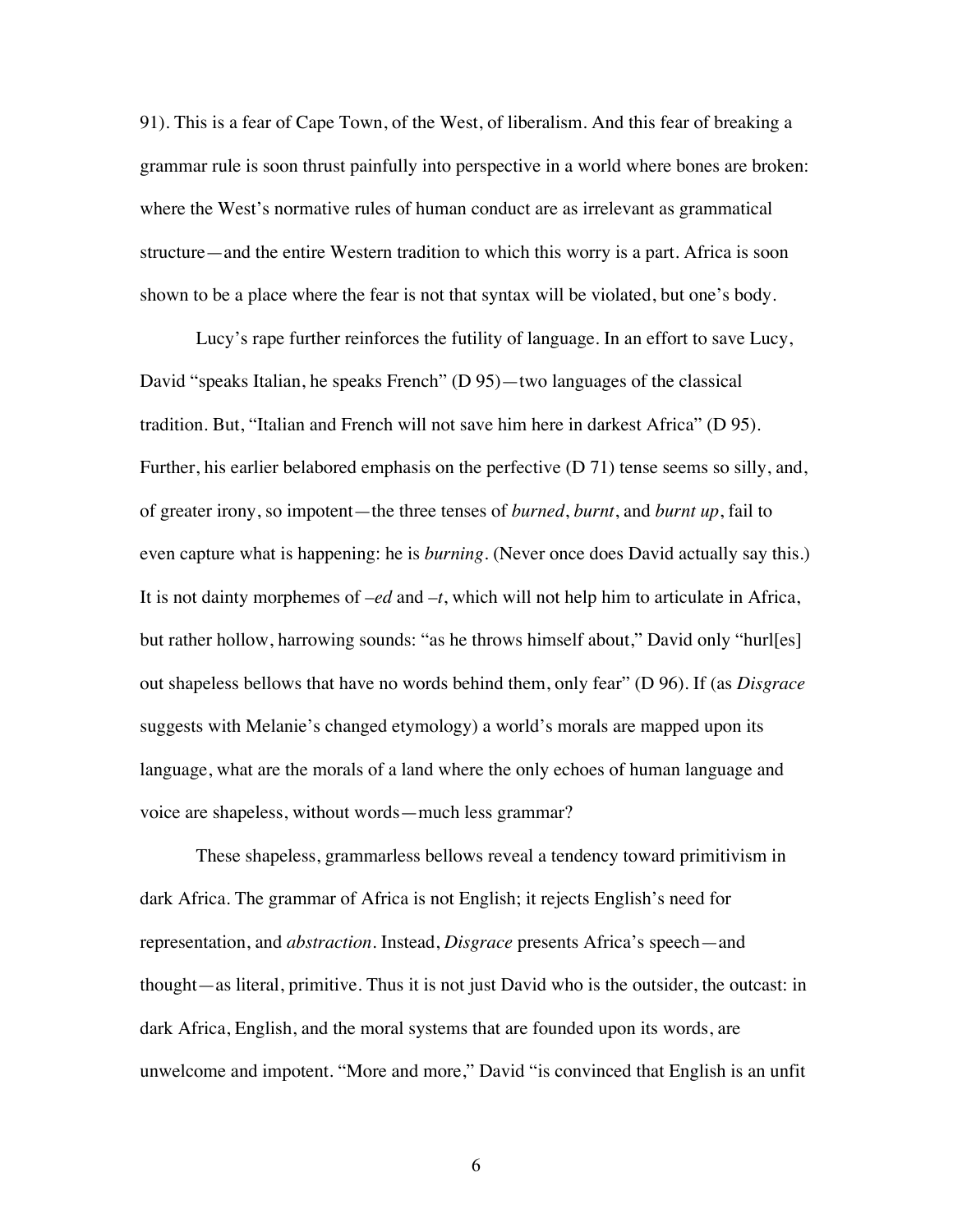medium for the truth of South Africa" (D 117). The language seems insufficient to carry such truth—such heft.

The abstract is not only insufficient within the dark walls of Africa, but it is in fact dangerous. English's abstraction—what is sublimed in Cape Town—becomes dangerously base, dangerously literal in Africa. David's manners of abstracting his Cape Town actions with Melanie take a literal form in Africa. In Cape Town he was alive with fiery sexual passion; in Africa, he is "bathed in cool blue flame" (D 96). Lurie thinks of his affair with Melanie as in a paternal manner. He even goes so far as to "make love to [Melanie] ... on the bed in his daughter's room " (D 29). Soon enough, however, this pseudo-incestuous dynamic becomes literal—as David's daughter is the object of sexual violation in her *actual bed*. Before, David tried to woo Melanie quoting Shakespeare's first sonnet, " 'From fairest creatures we desire increase … that thereby beauty's rose might never die' " (D 16), in an effort to assert that "a woman's beauty does not belong to her alone," and that "she has a duty to share it" (D 16); in this moment, he "believes in" these words, that "she does not own herself" (D 16). In dark Africa, these words become literal—and Lucy's control of her body is grossly wrested from her. It is, furthermore, wrested from her by three men, and, thus, "share[d] more widely" (D 16), to quote Lurie's seduction of Melanie. Back in Cape Town, referring metaphorically to his lusting sensations, David says, "even when I burn I don't sing" (D 171). Africa proves to David that one does, indeed, scream when one burns. In Africa, Western ideas, beliefs, and fantasies—abstractions—are inverted, *perverted* into something horribly real.4

 <sup>4</sup> Africa is the West's Dantean Hell, where the fantasies of the individual are perverted into his punishment. The idealized notions derived from classical literature in *Disgrace* are thus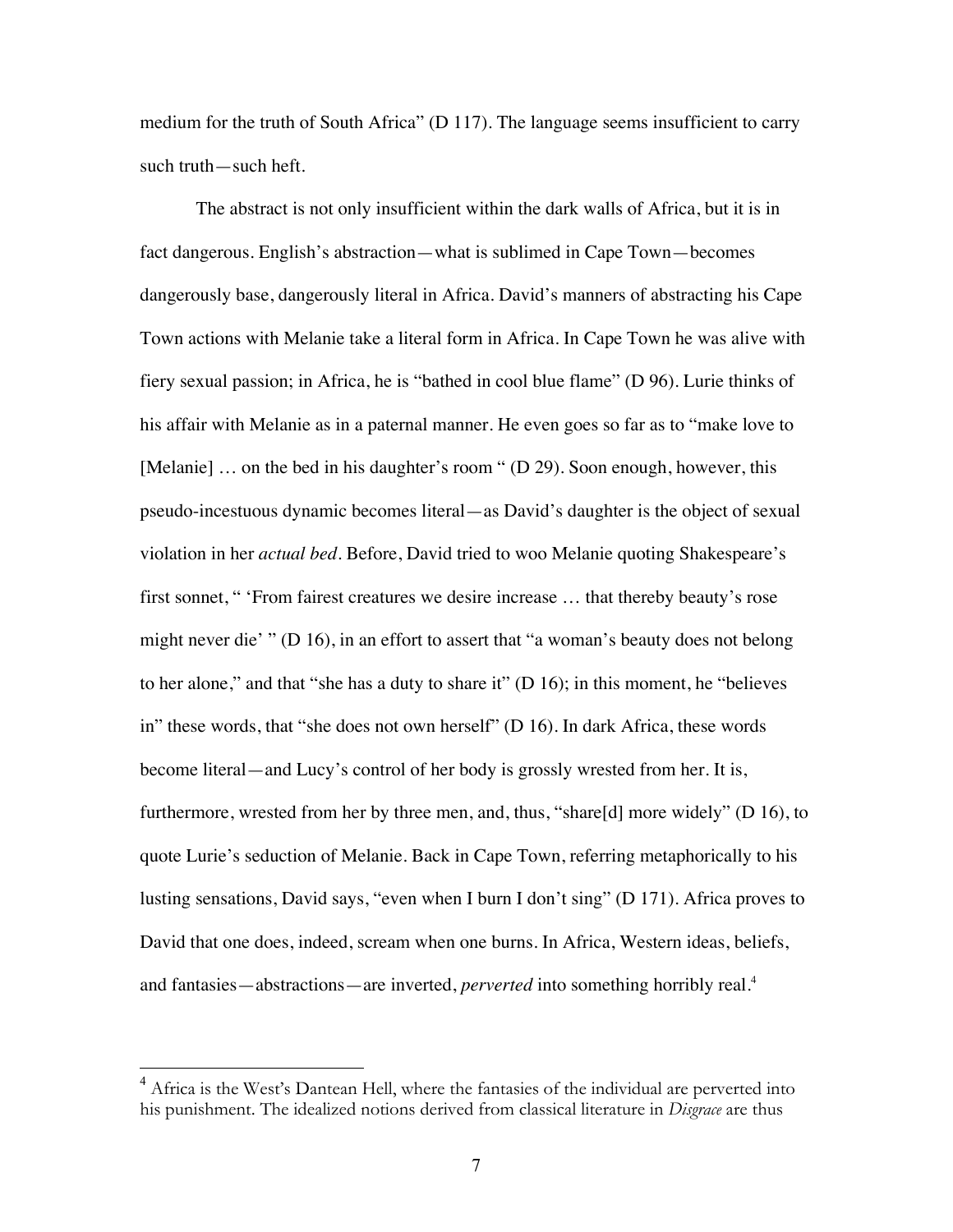Abstractions and language have no place in Africa as Lurie—or we—know them to in our own Cape Towns. Lucy understands this, and understands the danger of Lurie's initial attempt to approach her rape through abstraction. Lurie tries to rationalize the rape ("*Oh dear, what can the matter be?*"), and in doing so connects it with his own sexually violent acts: "Lucy's secret" is "his disgrace" (D 109). Further, he believes that she is "*too ashamed to tell"* (D 110), and that in doing so, Lucy is "conced[ing] them that victory" (D 110). He believes it is all a game. According to David, Lucy is "trying to remind" him of "what women undergo at the hands of men" (D 111). But in abstracting the entire event, he dilutes the *fleshy* terror of the act. That is our tendency, too, however, as the reader: to reconcile painful dissonance of *Disgrace* and of David's life—Lucy rape *must* be connected to David's whilom violations, the reader says. But Lucy seems to disprove that line of thinking: by rendering her rape simply a part of David's life, after all, makes it petty—merely a reflection of David's erring concupiscence. This belittles the fleshy horror she underwent, and Lucy knows it. David asks, "Is it some form of private salvation you are trying to work out? Do you hope you can expiate the crimes of the past by suffering in the present?" (D 112). Lucy responds that David is hopelessly "misreading" her (D 112). Lucy is, at this point *African*, in a sense, for David cannot read her, he does not speak her same language. Lurie is reading her in the grammar, the language, of Cape Town, and, again it fails, because he is dealing in abstractions. Lucy remarks that "[g]uilt and salvation are abstractions. I don't act in terms of abstractions. Until you make an effort to see that, I can't help you" (D 112).

 $\overline{a}$ 

seen as sins, and their literalizing is David's *contrapasso*. We will soon see that David himself realizes that Africa is his hell, where the "punishment is fitted to the crime" (D 210).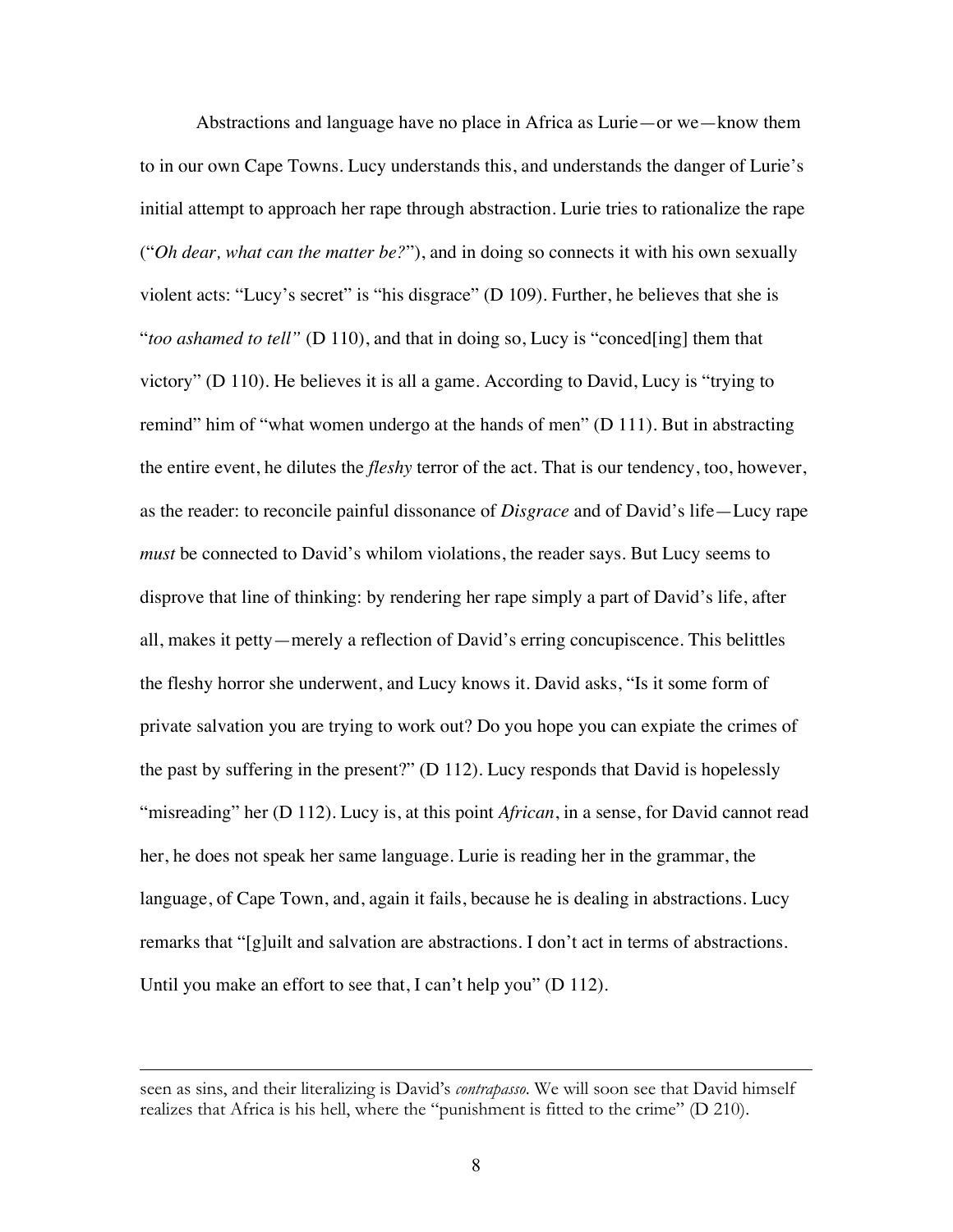The underlying problem, she says, is that it "has nothing to do with you, David" (D 112). David operates with an egocentric frame of reference; everything in the world is related (back) to him. David tries to explain the world, as the West is trained to, through his actions, through his words. This very *egocentrism* has no place in Africa. Just as the English language is impotent, impossible, and fickle, so too are the abstract moral systems that are accretions of these Western words.

The problem is that the "Western bias toward abstract thought" (LA 52) is really an *anthropocentric* bias. For this reason, if we are to find a more powerful imaginative capacity and get outside of ourselves, we must in fact escape this *anthropocentrism* and get outside of our *species*. David notes that we must try to see the world as a "vast circulatory system, to whose working pity and terror are irrelevant"—"in its schematic aspect" (D 98). If we are to view it formulaically, then there is a need to deal with a common variable—the most common denominator, or, really, the *lowest* common denominator. In a place where violence is endemic, it is only in lowering representation to a subhuman level can the characters connect in Coetzee's dark Africa. There is a sense in which we must first acknowledge our drool, our hackles, and our blood, before we can return to the "big words" (D 129). One can only escape God-forsaken Africa if he forsakes man, and his preconceptions.

Coetzee's characters thus need an imaginative capacity to survive in Africa that gets outside of the *ego* and the *man* and is predicated upon the *flesh*. Inherent in this argument is one of the darker claims of the novel: Coetzee is arguing that, to an extent, we as humans have *speciated*—along lines of gender, race, sexuality. In other words, our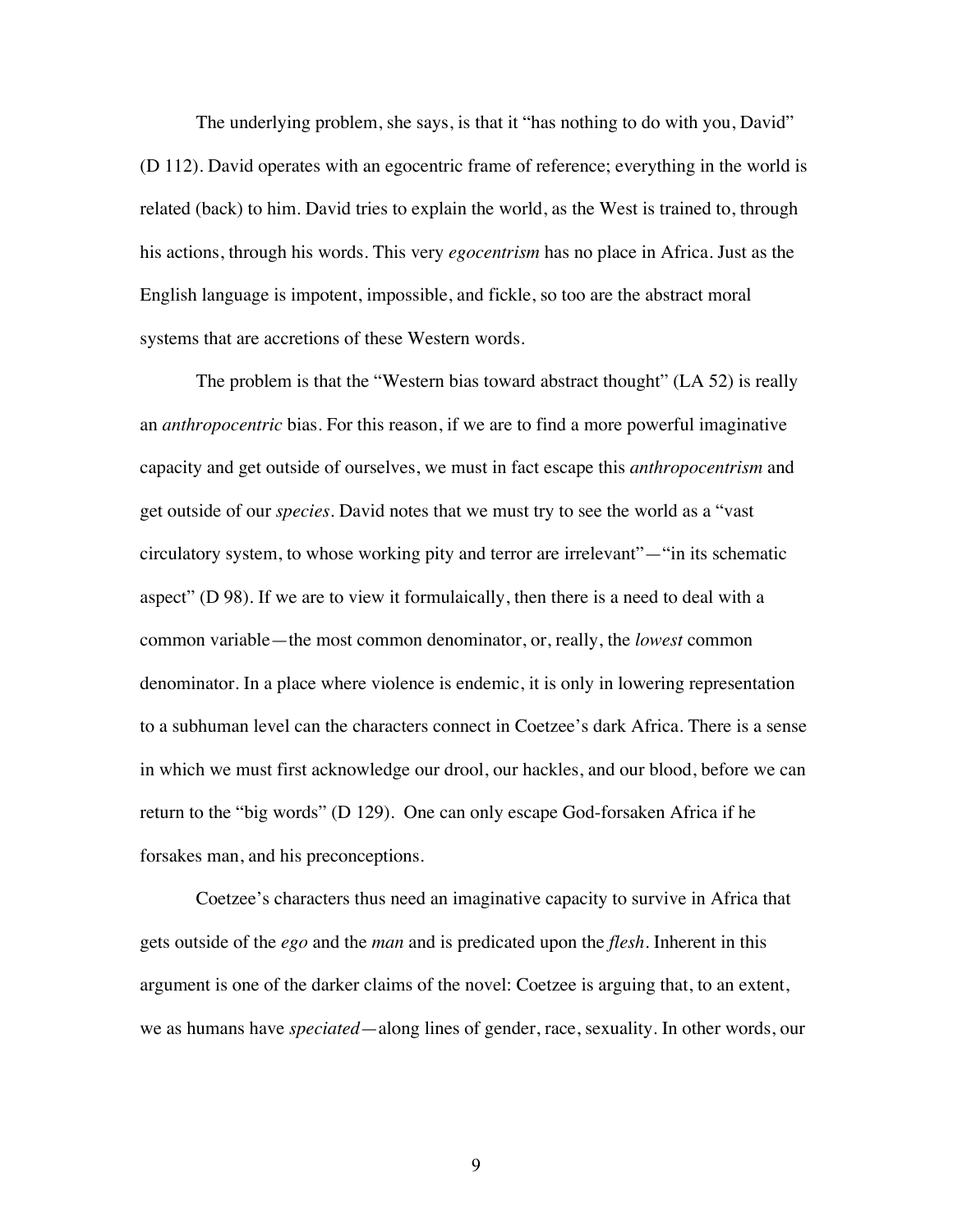differences are no longer a matter of degree, but a matter of type. Lucy's rape informs us how this speciation precludes sympathetic imagination:

'It was so personal, she says. 'It was done with such personal hatred. That was what stunned me more than anything. The rest was…expected. But why did they hate me so?' (D 156)

The personal hatred is what ruptures her existence to the core. Lucy was "in fear of [her] life…afraid that after [she] had been used [she] would be killed," because she was "nothing to them" (D 157). The existential shock to Lucy was not the physical violation (that "was…expected" (D 157)), but rather the fact that in that dark moment, in the darkness of Africa, she did not exist. Her attackers saw her as nothing; she was not alive to the world because her attackers *could not* imagine themselves in her place: she was seen as an animal, a different species, whose consciousness the attackers could no more inhabit than that of the dogs they had recently slaughtered. Lucy "could feel" she "meant nothing to them, nothing" (D 158).

In Africa, when one ceases to be imaginable to others, when one is another species, one is as good as dead—just like the dogs. There are "too many people, two few things" (98). For this reason, Lucy says the rape was "like fighting with death" (D 159): they "push[ed] the knife in," "exit[ed] afterwards," and left "the body behind covered in blood" (D 158). Even *rape* in the Coetzee's dark Africa is different than in Cape Town. David thinks that none of the women who "no doubt" would have called their encounter with Byron rape "had cause to fear that the session would end with her throat being slit" (D 160). In Africa, "from where David stands, from where Lucy stands" (D 160), this *Western,* or *liberal* representation of rape "looks very old-fashioned indeed" (D 160). In the West, no woman under Byron was so far across lines of gender that she was outside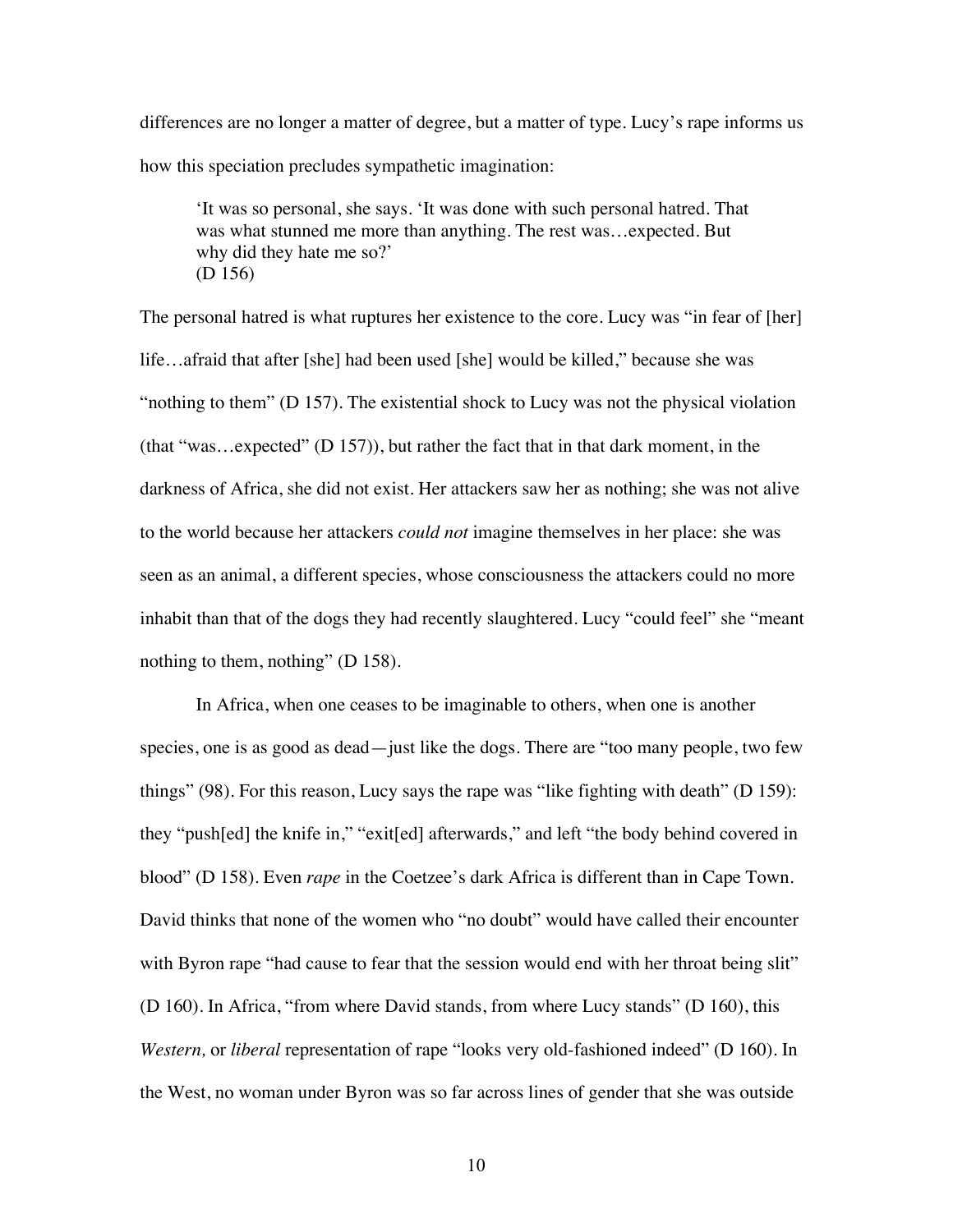of his potential sympathy. However, in Africa *Disgrace* argues, the imaginative capacity we afford other humans will not suffice anymore. To reconcile these chasms, we must learn a new form of imagination that really *is* across species, as we know it: we must learn to love the *animal*.

#### \* \* \* Animals

To more fully understand this argument, we must look toward another book by Coetzee, *The Lives of Animals*, originally given as two lectures. In *The Lives of Animals*, Elizabeth Costello, a novelist like Coetzee, herself delivers a series of lectures regarding animal welfare. While Coetzee's voice is ambiguous in both *Disgrace* and *The Lives of Animals*, we find ideas that resonate between the two works. Both texts, at certain points, take up the same philosophical rhythms and intonations of a primitivist philosophy that ""celebrate[s] the primitive and repudiate[s] the Western bias toward abstract thought" (LA 52). In doing so, they argue, we will find sympathy for animals—and for our fellow humans.

First, Elizabeth Costello and *Disgrace* object to the philosophy Descartes, and really, Western Philosophy itself. Indeed, *Disgrace* adduces the realism and brutality of Africa for this objection, as the Cartesian basis for identity is ridiculous in dark Africa: the sheep, David observes, "exist to be used, every last ounce of them, their flesh to be eaten, their bones to be crushed and fed to poultry. Nothing escapes except perhaps the gall bladder, which no one will eat. Descartes should have thought of that. The soul, suspended in the dark, bitter gall, hiding" (D 124). Descartes is not at home "in the country…in Africa" (D 124). Instead of the "'cogito ergo sum'…formula," Costello proposes "fullness, embodiness [sic], the sensation of being—not a consciousness of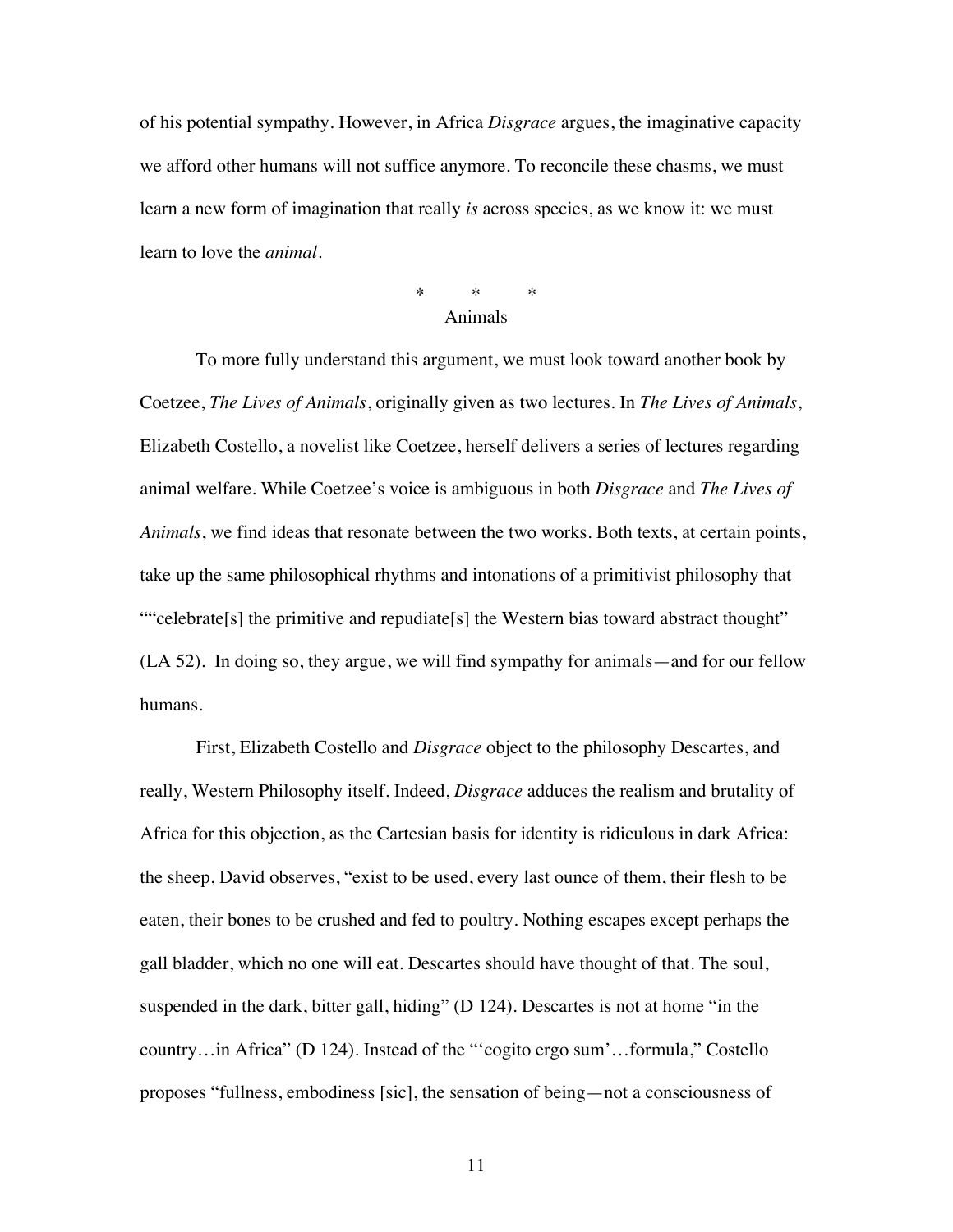yourself as a kind of ghostly reasoning machine thinking thoughts, but on the contrary the sensation—a heavily affective sensation—of being a body with limbs that have extension in space, of being alive to the world" (LA 33). This definition, this conception, provides us the imaginative capacity to see that "an animal—and we are all animals—is an embodied soul" (LA 33).

David's salvation will only come in his ability to grasp this philosophy, as an indirect way to reconciling his relationship with Lucy. Lucy declares that David doesn't "understand what happened to [her] that day…. Because [he] can't" (D 157). David must show that he has it within him to gain a new imaginative capacity, one suited for Africa: if he might imagine himself across species, he might imagine himself into the place of Lucy.

In asking whether David "[has] it in him to be the woman" (D 160)—Lucy—the novel is asking whether David has it in him to be the dog. David must come to lower himself—his consciousness—to the level of the dog. Elizabeth Costello decries that if "we are capable of thinking our own death, why on earth should we not be capable of thinking our way into the life of a bat" (D 33). So, David must avow himself of Nagel's idea that there *can be* "a fundamentally *alien* form of life" (N 168; LA 31). David must reject, in his own words, that "we are of a different order of creation from the animals" (D 74)—or from the "jackal boy" (D 202) Pollux. He must show that there is "no limit to the extent to which we can think ourselves into the being of another," that there "are no bounds to the sympathetic imagination" (LA 35).

At first, it seems it is only Bev Shaw who has the capacity to somehow enter into the consciousness or the extended space of the animal. Her ability to do so soothes these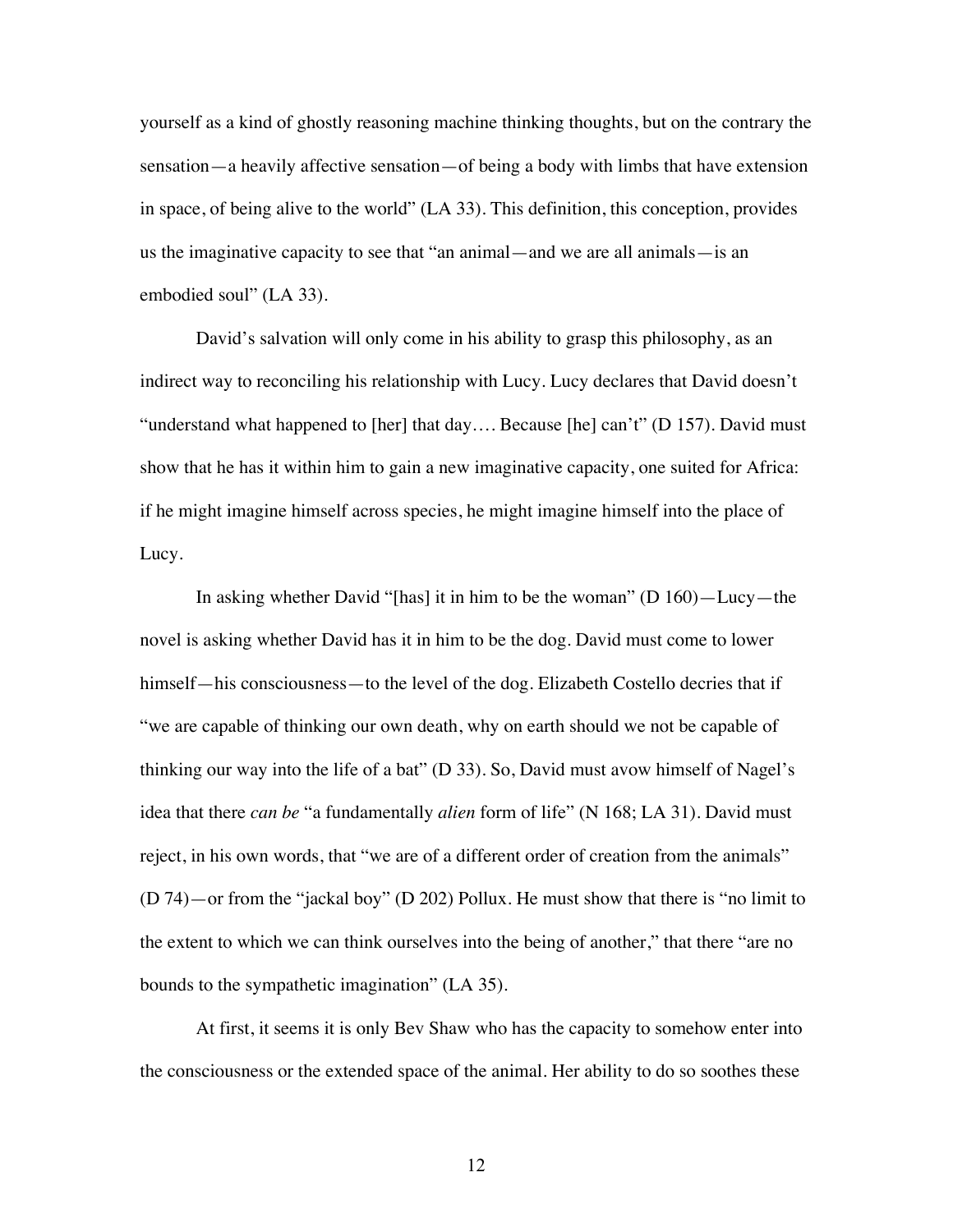animals when they are about to die, when they are living but about to be a corpse. Her ability calms that terrifying contradiction. Her interaction with the animals embodies the primitivism: she "kneels down again beside the goat, nuzzles his throat, stroking the throat upward with her own hair" (D 83), "looking him in the eyes" (LA 52) as Costello suggests. There, in that moment of concealed profundity, her hair meets his hackles, her flesh is upon his, her human nerves touch his animal nerve: one could hardly argue that in those points of connection they are alien or "different" (D 74). Coetzee describes the scene as if there both transcend of the conscious frontiers of self that separate them: the "goat stands stock still as if hypnotized" and "she seems to have lapsed into a trance of her own"  $(D 83)$ .

David sees Bev Shaw as "a priestess, full of New Age mumbo jumbo, trying, absurdly, to lighten the load of Africa's suffering beasts" (D 84). As such, he lacks the imagination to "question 'What is it like for' " (LA 32) him to be that goat. David is marked by that profound "willed ignorance" (LA 20) that Elizabeth Costello adduces as our "lost humanity" in the practice of animal slaughter in the West. As such, he does not like that Petrus "bring[s] the slaughter-beasts home to acquaint them with the people who are going to eat them" and would instead "prefer…the slaughtering be done in an abattoir, so that [he] needn't think about it" (D 124). However, Lucy tells him to "wake up," for "this is the country. This is Africa" (D 124).

David's recognition that death exists—even outside of the abattoirs—marks the beginning of his transformation and movement toward a powerful imaginative capacity. As mortality becomes more salient to David, he gains the perspective of Elizabeth Costello. She describes in her lecture, "I know what it is like to be a corpse. The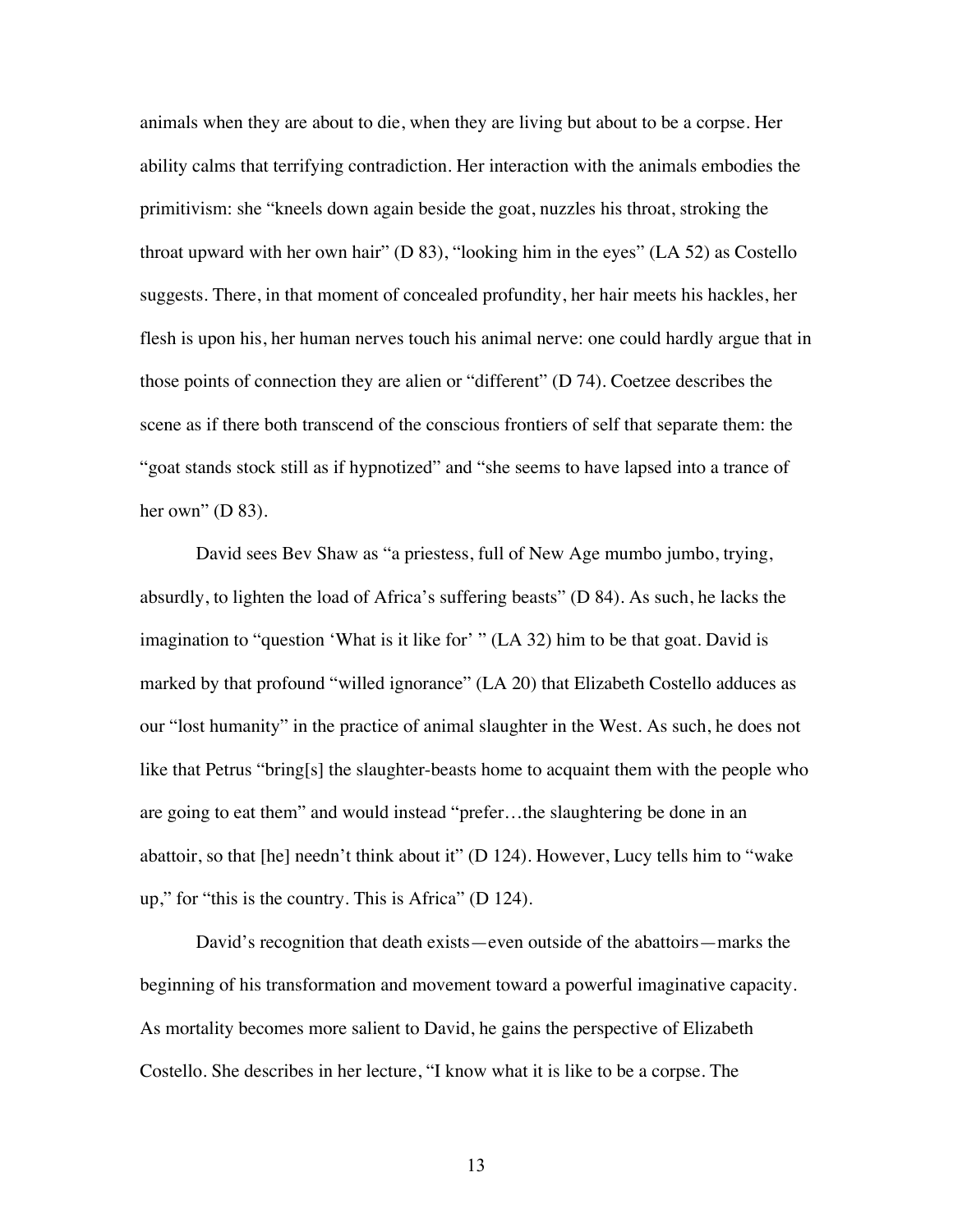knowledge repels me. It fills me with terror" (LA 32). She goes on to distress that "for an instant, before my whole structure of knowledge collapses in panic, I am alive inside that contradiction, dead and alive at the same time" (LA 32). This is exactly the core panic, the terror that strikes at the nucleus Lucy during the rape: she is dead—not imaginable to the world—and yet mercilessly alive in a to the world's physical movements. She is living the contradiction of body and mind under the weight of her attackers. As David recognizes his own mortality ("all of us have such moments, particularly as we grow older" of dying (D 32)) and that of the dogs, he begins to understand Lucy's contradictory pain.

As David himself is increasingly anxious of his old age, his anxiety toward mortality is transformed into the needed sympathetic imagination: David, in a sense, imagines himself as the dogs' corpses. David's job is to take the dogs to the incinerator, where he "consigns the bodies in their black bags to the flames" (D 144). David "intervenes" (D 146) on behalf of the dogs when, after one night, "rigor mortis had stiffened the corpses" and the workmen had "to beat the bags with the backs of their shovels before loading them, to break the rigid limbs" (D 145). It is here that David shows his changed philosophy, his swollen sympathetic imagination. He does not wish not to see the dogs in this manner; he does not drive away in his kombi and never again deal with the singed fur. In this decision, he accepts that there will be no opaque abattoirs in his life, no willed ignorance. He does not let these animals lie in "the dump with the rest of the weekends' scourings"—"waste from the hospital wards, carrion scooped up at the roadside, malodorous refuse from the tannery" (D 144); he does not let these dogs come "riding back…blackened and grinning, smelling of singed fur, its plastic covering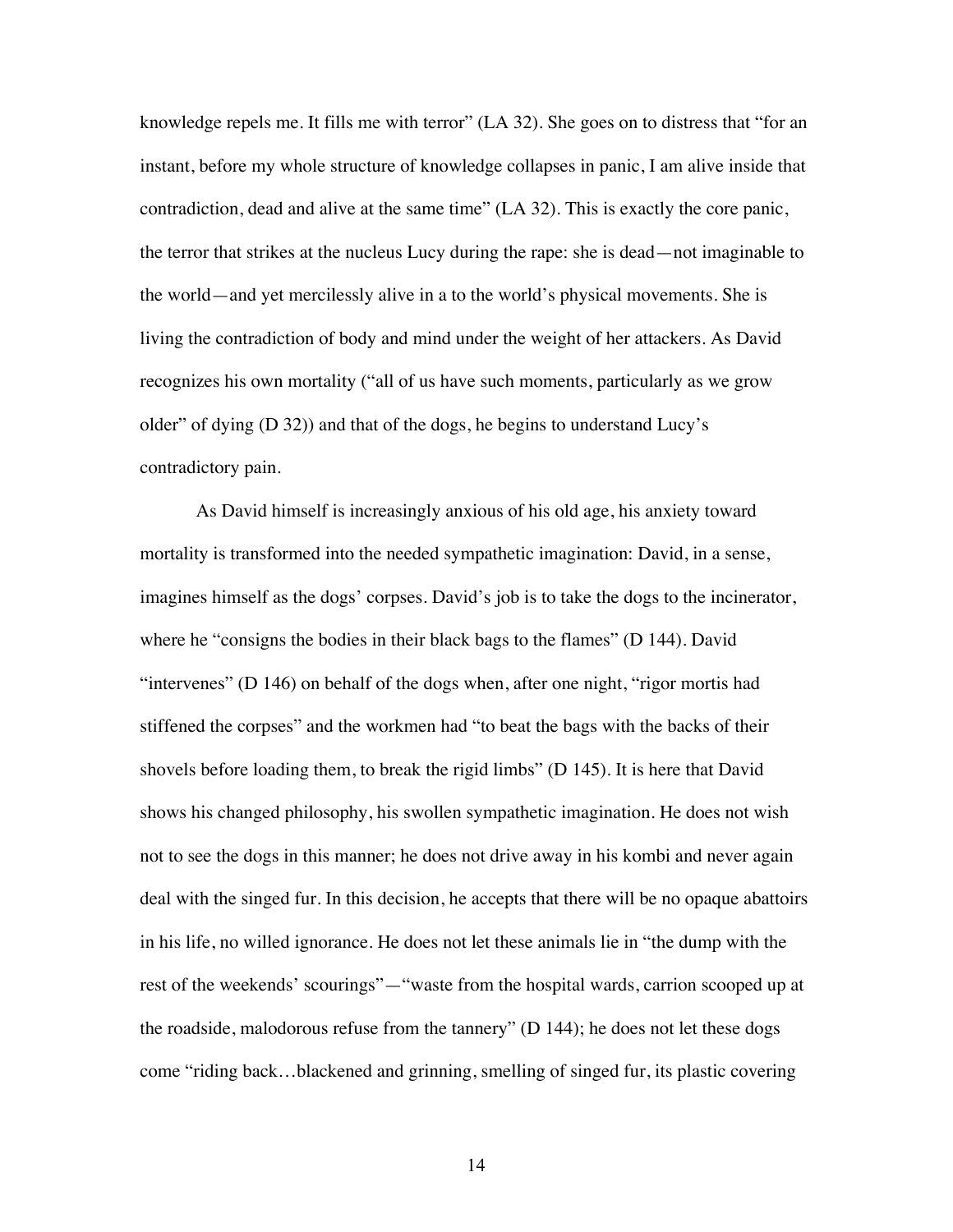burnt away" do to the indifference of the workmen. He finds that "he is not prepared to inflict such dishonour upon them" (D 144).

David then has shown himself to, according to Elizabeth Costello, and Bev Shaw—to have "no bounds to [his] sympathetic imagination" (D 35). One is only capable of "dishonoring … corpses" (LA 34) when one "refuses to think themselves into the place of [the] victims" (D 34). Descartes, the West—*Cape Town*—asks the question "do we have something in common—reason, self-consciousness, a soul—with other animals?" (D 34), "with the corollary that, if we do not, then we are entitled to treat them as we like, imprisoning them, killing them, dishonoring their corpses" (D 34). David has ceased to ask those questions, has left Cape Town, and Byron, and the West behind, and has thought himself into the place of the grinning, singed carrion. This experience, while to a lesser degree, is that which Lucy suffered: here, David has imagined himself as a corpse, and yet is living the contradiction, for he knows how the corpses are treated. By knowing "what a corpse cannot know: that it is extinct" (LA 32), and yet still protecting the carcasses from dishonor, he is *sympathizing* with them—he is imagining himself into the postmortem consciousness of the dogs.

David's work with the dogs is powerfully symbolic for his relationship with Lucy. The forsaken canines "are brought to the clinic because they are unwanted, *because we are too menny*," and "that is where he enters their life" (D 146). Similarly, David enters Lucy's life when she has become the *too many* in the vast system of money and food in Africa. David proves that while he "may not be their savior" (D 146)—or Lucy's savior—"he is prepared to take care of them once they are unable, utterly unable, to take care of themselves" (D 146). While he did not save Lucy, and he may not save Lucy, he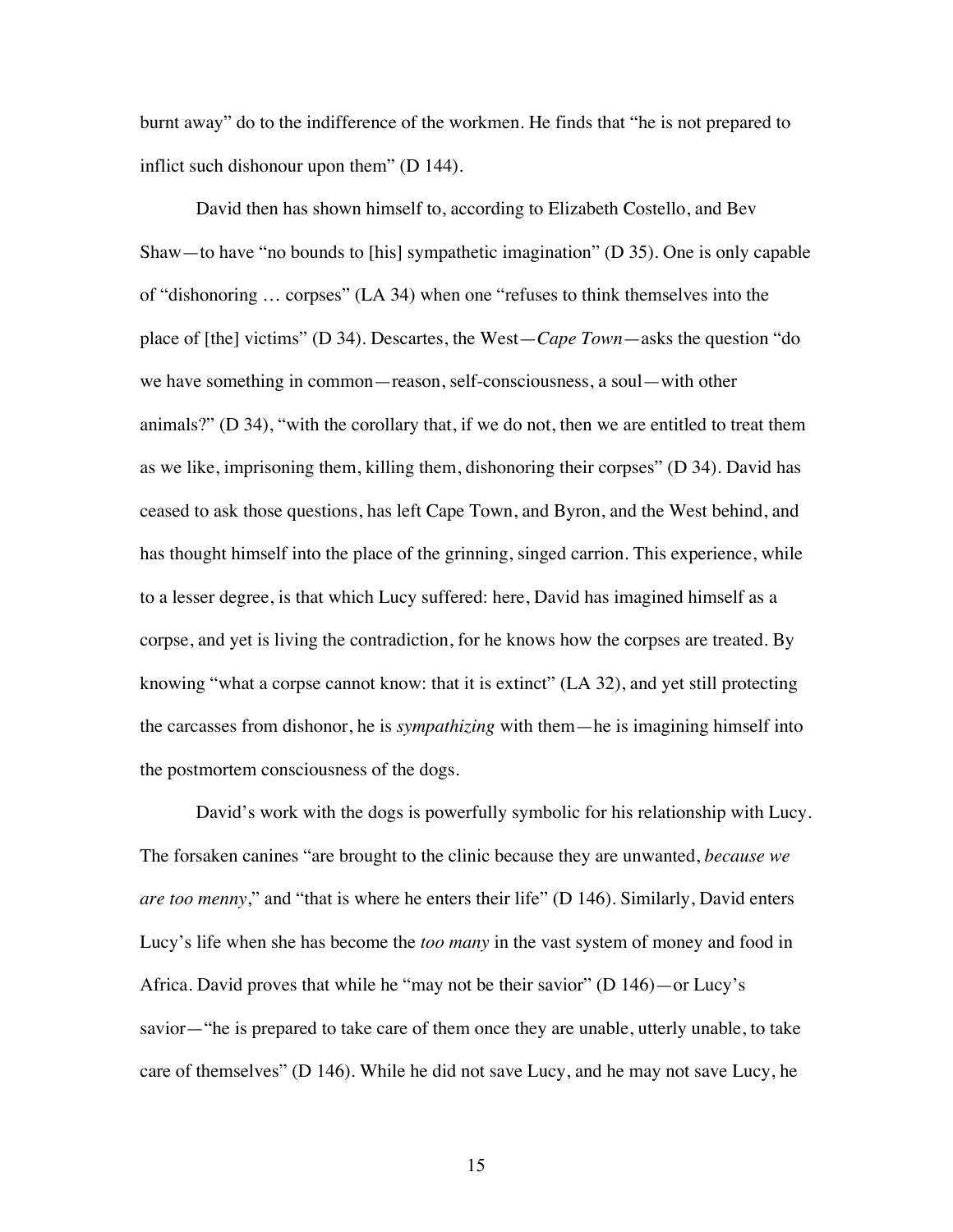proves he has the capacity—the utterly humane, living capacity—of sympathetic imagination.

In this act of sympathy, he, like Bev, like Lucy, transcends the "circulatory system, to whose workings...pity is irrelevant" (D 98). In helping the dogs, in caring for them when no one else will, he excepts himself from the anfractuous circuitry of hunger, and greed. He cares for the dogs "because there is no one else…to do it" (D 146). Even the "vagrants" who scrounge the refuse do not care for the dogs, "because the parts of a dead dog can neither be sold nor be eaten" (D 145). The incinerator is the ultimate regenerator of this vast circulatory system—reducing everything in its path to ash, so that there may room for more in our world; for its perverted generative agency, it "operates six days of the week" and "on the seventh day it rests" (D 145)—like God. David thwarts this circulatory system by showing that pity is relevant in dark Africa. He brings a variable other than what can be supplied and what is demanded into the currents of Africa, so that in his world "men do not use shovels to beat corpses into a more convenient shape for processing" (D 146); for once in their lives, these dogs, and animals, are more than objects bred and sold and beaten or eaten: by taking care of their "body with limbs that have extension in space" David is assuring that they are "alive to the world" (LA 33). David shows that light, or salvation, seeps up between the piles of refuse, even in the darkest corner of darkest Africa.

Following his experience with the dogs, David concludes that "Lucy's intuition is right after all: he does understand"  $(D 160)$  what happened to her, through the black walls of her house. He can, at this moment, see inside the abattoir; he *wants* to peer into its abyss of pain. David feels that "he can, if he concentrates, if he loses himself, be there, be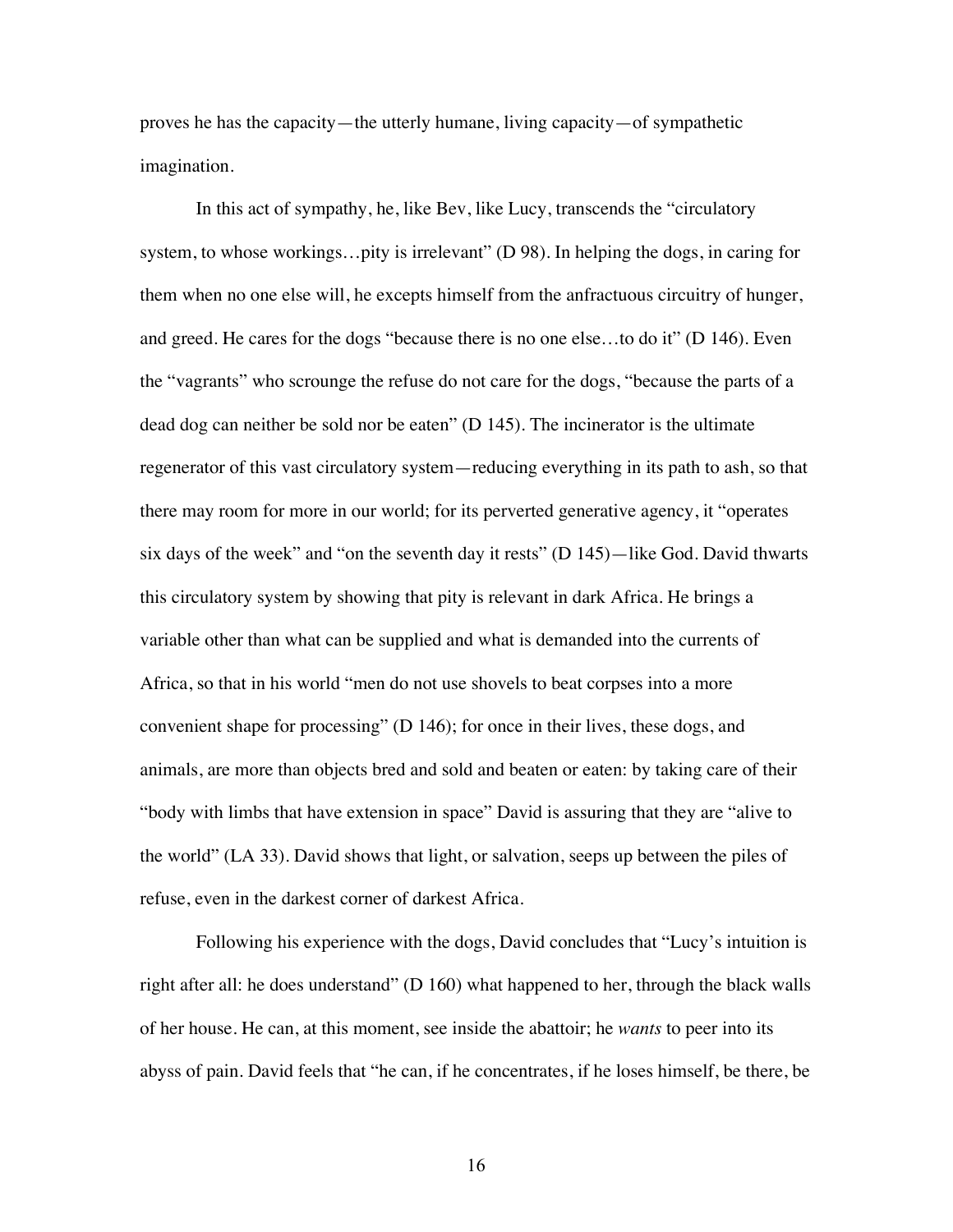the men, inhabit them, fill them with the ghost of himself" (D 160). Similarly, his new paradigm causes him to painfully inhabit Pollux: he recognizes that he and Pollux are *literally* similar, and for this reason, David feels an "elemental rage" he has "never...felt" (D 206). He thinks, "This is what it is like to be a savage!" (D 207). Abstractions and changed morphemes and all of Wordsworth's tomes cannot change the fact that he too was once the man above the woman, and that he too peered voyeuristically at his victim—that he, too, is of the same flesh. Its color, really, does not matter. This, in a sense, is the final punishment for David—the punishment fitting the crime: the literal answer to his sins he has diluted in abstractions.

## \* \* \* **Literature**

What, then, is the role of literature if its occupation with abstraction is dangerous in our dark Africas, where we struggle to find the sympathetic imagination?

The answer is that literature, like the characters of *Disgrace*, must "celebrate the primitive and repudiate the Western bias toward abstract thought" (LA 52). Elizabeth Costello argues that literature must adopt a sort of "primitivism" in the line of "Blake and Lawrence" and "Hemingway" (LA 52). Literature must present us with "a primitive experience (being face to face with an animal), a primitivist poem, and a primitivist theory of poetry to justify it" (LA 53). *Disgrace* is exactly that poem, and presents us exactly that experience through David. Interestingly, Elizabeth Costello notes that it the primitivist tradition is "deeply masculine, masculinist [sic]," and these strains "are to be mistrusted" (*Lives of Animals*, 52). For this reason, Coetzee's (nouveau) primitivist poetry deftly removes these masculine strains: it is indeed the female characters who first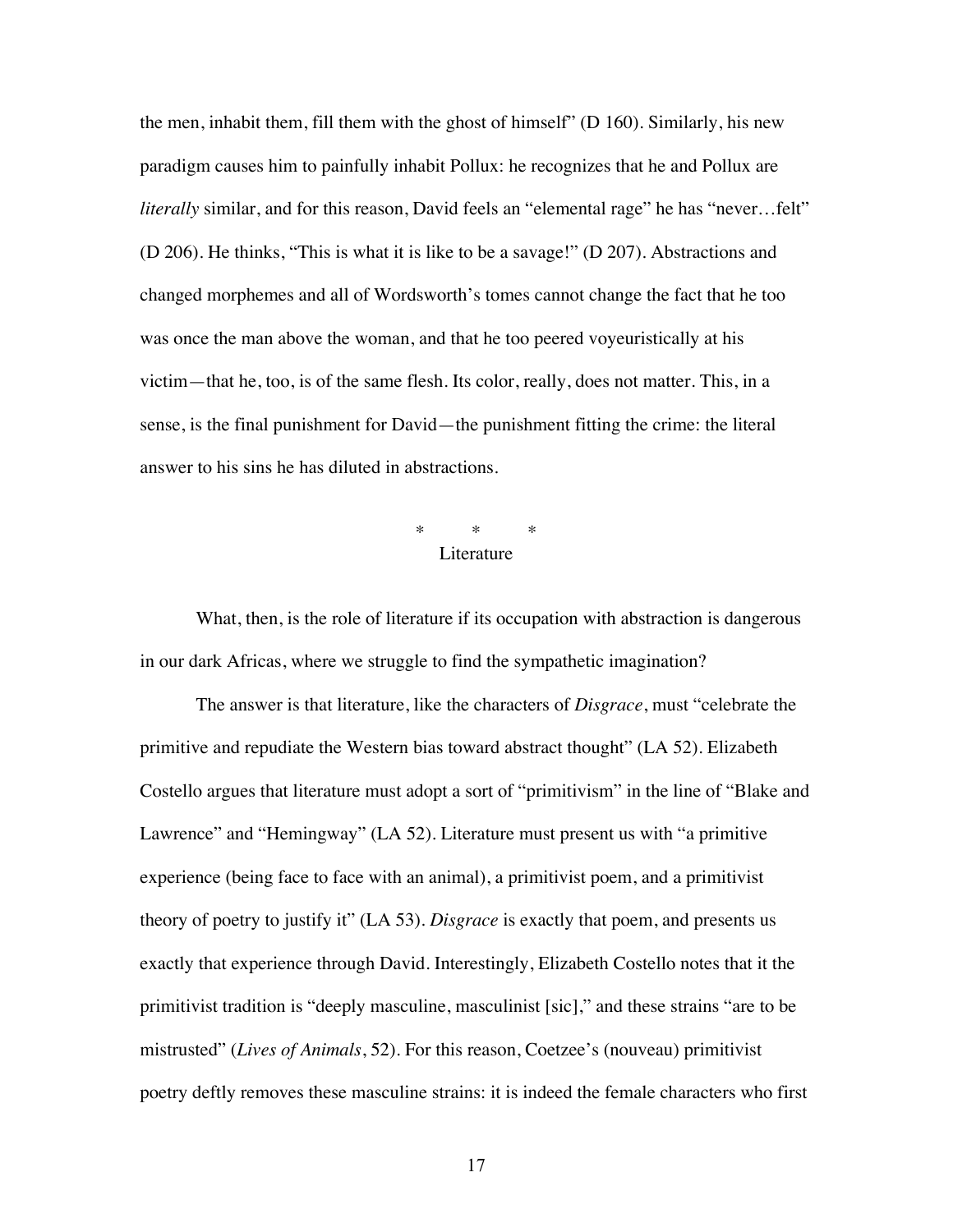learn to look others humans and animals in the eye (in the clinic—the epicenter of sympathy—Bev "kneels down … beside the goat, nuzzles his throat, stroking the throat upward with her own hair" (D 83), "looking him in the eyes" (LA 52)).

However, one might question the power of poetry to affect the human relations that inspire such primal rage and pain. Indeed, Elizabeth Costello's son John (a physicist and astronomer) questions whether "poetry" will or can "close down the slaughterhouses" (LA 58). He is skeptical of the primitivism of his mother in the way that the Romantic David is of Bev's primitivist spirituality. John doubts the visceral potency of poetry to combat our "atavi[sm]" (LA 58) by simply "admiring the muscles of the big cats in verse"  $(58)^5$ : "the level of behavior" is "too elementary, too elemental, to be reached by talk" (LA 58). For this reason, Coetzee's poetry does not celebrate, does not elevate, the animal; *Disgrace* does not paint us pictures of the dogs' coruscant muscle striations, but rather the image of the charcoaled fluff of their fur. In doing so, Coetzee reminds us that we humans are the architects of the incinerator and abattoir, and thus the agents of our baseness: our treatment of animals inextricably links our fate with that of the animals we mistreat. Instead of ennobling the animals to the human level, Coetzee depresses our notion of what *is* human to that of the animal. Our baseness is not atavistic because it is not *anachronistic*—our baseness is painfully contemporary and ubiquitous in every 'Africa' of our world.

 <sup>5</sup> This is a reference to Rainer Maria Rilke's "The Panther," and Ted Hughes' "The Jaguar" and "Second Glance at a Jaguar," which are discussed earlier by Costello. See *The Lives of Animals*, 50.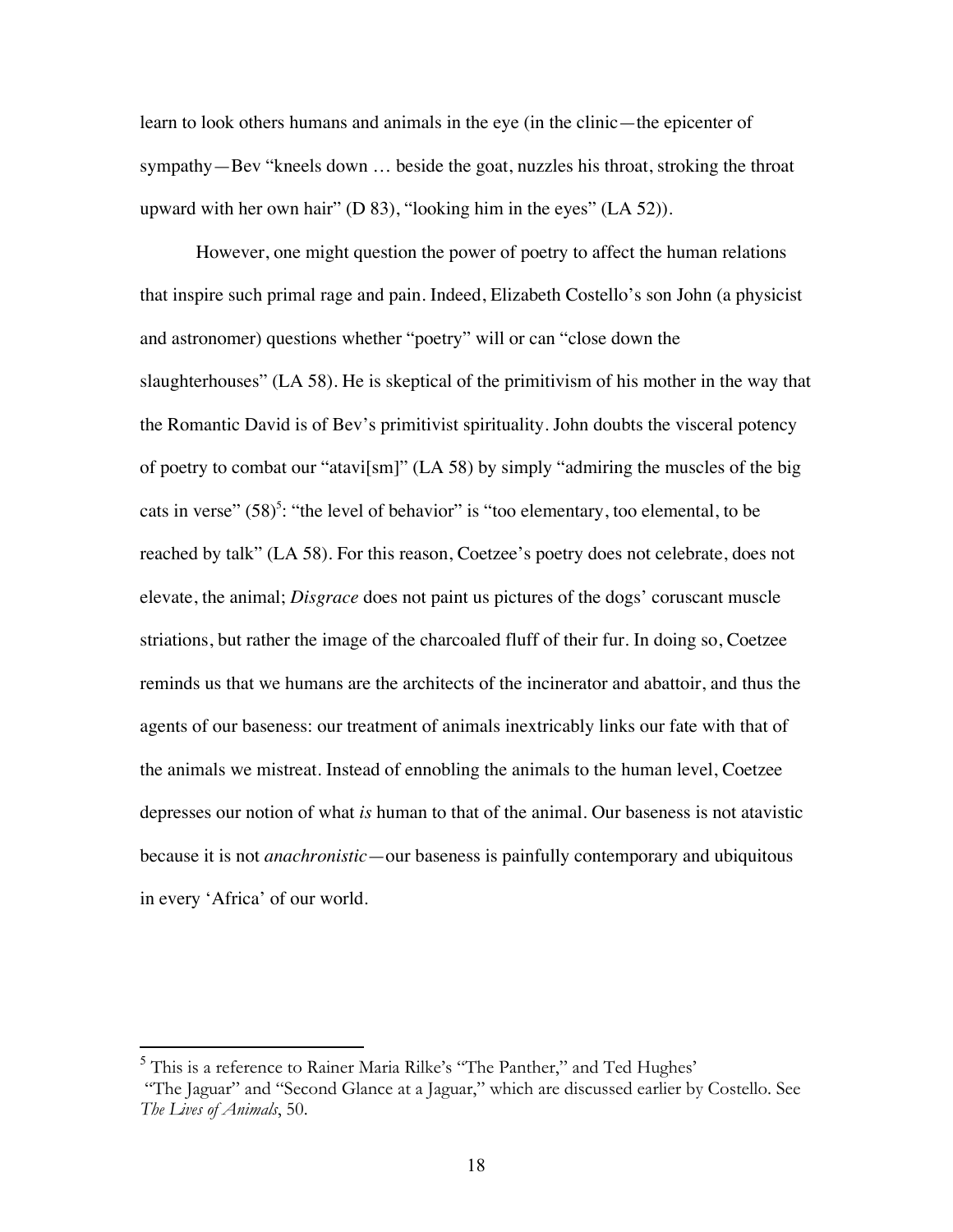For this reason, *Disgrace* is largely about our ability, our *need*<sup>6</sup>, to think ourselves inside the places and people obscured by walls—either of flesh, or consciousness, or brick. Coetzee argues that to raze the abattoirs of our Africas we must first permeate the abattoir of the human mind. While it is an endeavor of great difficulty, the sympathy is our true *human privilege*—it is this capacity for imagination, and not for *grammar*, that might raise us the level of the dogs. Our privilege and salvation lies in our imaginative ability to see beyond the walls—either of mud or a different color of skin—that opacify the human experience. "What the dog will not be able to work out" and what we must, Coetzee argues, "what his nose will not tell him," but our supreme imagination can inform, "is how one can enter what seems to be an ordinary room and never come out again" (D 219). These are rooms where "force is exerted upon the physical being of an individual…with the purpose of, if not destroying [her], then at least destroying the kernel of resistance within [her]" (IN)—Lucy's room, or an abattoir, or Bev's clinic.

Coetzee presses that we must be able to look into these rooms to be able to again *speak* to our human brethren, for in these dark places paradoxically lie the origins of our humanity: in these rooms reverberate the sounds of *pules* and *screams*—the human songs that exist because of our "need to fill out with sound the overlarge and rather empty human soul"; these, Coetzee says, are "the origins of [human] speech." (D 4).

Because of our need to see the humanity obfuscated by walls of flesh or brick or consciousness, fiction is the medium for our salvation. "It is precisely because [he] stands

 <sup>6</sup> <sup>6</sup> "The response of South Africa's legislators to what disturbs their white electorate is usually to order it out of sight. If people are starving, let them starve far away in the bush, where their thin bodies will not be reproach…If the black townships are in flames, let cameras be banned form them. (At which the great white electorate heaves a sigh of relief – how much more bearable the newscasts have become!)" from Coetzee, J.M. "Into the Dark Chamber: The Novelist and South Africa." New York Times 12 Jan 1986, Sunday, Late City Final Edition: Section 7, Page 13, Column 1. Subsequent references to this article will be abbreviated *IN* and cited parenthetically in the text.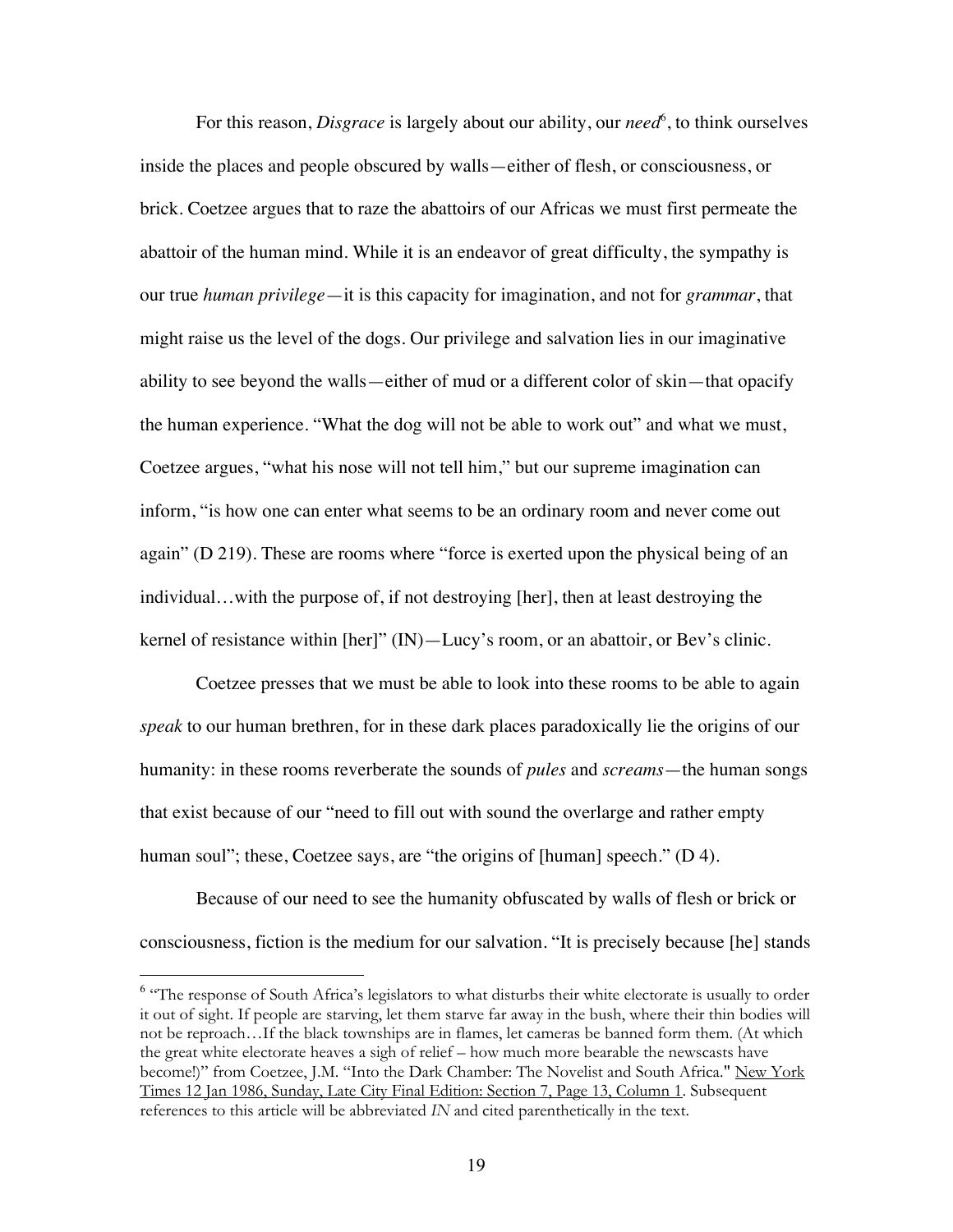outside the dark door, wanting to enter the dark room but unable to, that he is a novelist, that he must imagine what takes place beyond the door. Indeed, it is that tension toward the dark room that he cannot enter that makes that room the source of all his imaginings – the womb of art" (IN). This is especially true for our time, so that we might look beyond barriers of gender, and race, and sex, and age, to the contents within. Fiction is "proof" (LA 35) of our human capacity to imagine ourselves in another: Elizabeth Costello declares that "to write [her] book [she] had to think [her] way into the existence of" her character—who "*never existed*" (LA 35). If we can "think [our] way into the existence of a being who has never existed, then [we] can think [our] our way into the existence of … any being with whom [we] share the substrate of life" (LA 35). The sympathetic imagination allows the inhabitants of 'Africas'—places barren of human understanding to become an author of human fiction. "The novelist is a person who, camped before a closed door, facing an insufferable ban, creates, in place of the scene he is forbidden to see, a representation of that scene and a story of the actors in it and how they came to be there" (*Into the Dark Chamber*). This is our contemporary predicament. Thus, in our world, we must become a novelist in the book in which we too are a character. And, once recognizing that the crack and clink of the rigor mortis doglegs meeting the cold metal of the shovel is the *moral echo* of Africa—of our time, we might begin to, like Coetzee, create a narrative out of our human sympathy.